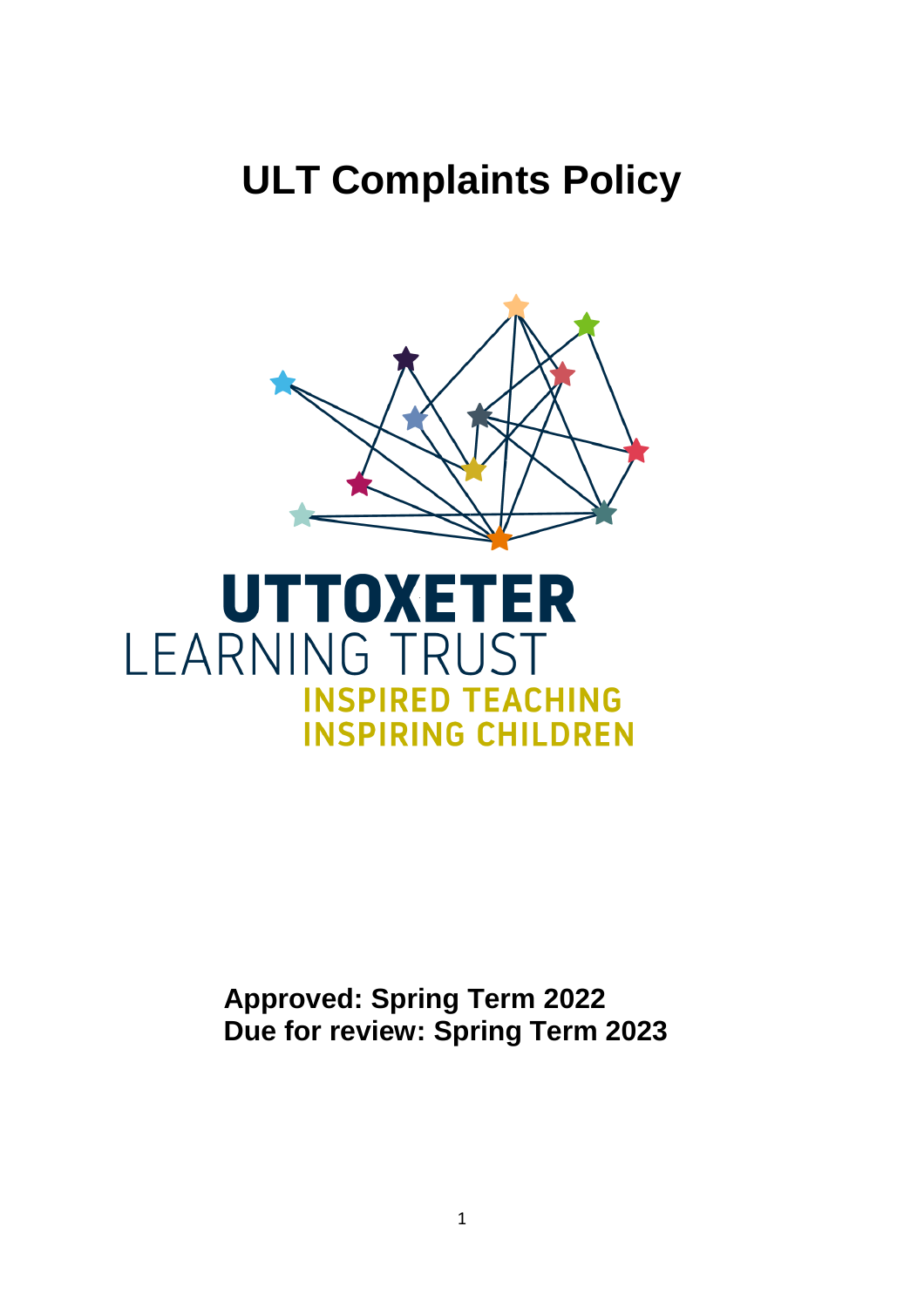# **Uttoxeter Learning Trust**

# **Complaints Policy**

# **1. Purpose:**

All schools in the Uttoxeter Learning Trust (ULT) are committed to providing a high-quality education for your child but occasionally you may have some concerns regarding your child's education. When this happens, it is important that those concerns are raised as soon as possible with the school direct. All of our schools have a good track record of responding with sensitivity and with the primary concern of resolving matters as quickly as possible so that:

- there is the minimum of disruption to your child's education
- good relations are restored between all concerned
- issues are addressed with as much discretion as possible

All schools have a detailed complaints policy and procedure that has been approved by Trustees of the ULT and will provide you with a copy of that policy on request. It can also be accessed through each school's website.

When responding to complaints, we aim to:

- be impartial and non-adversarial
- facilitate a full and fair investigation by an independent person or panel, where necessary
- address all the points at issue and provide an effective and prompt response
- respect complainants' desire for confidentiality
- treat complainants with respect and courtesy
- ensure that any decisions we make are lawful, rational, reasonable, fair and proportionate, in line with the principles of administrative law
- keep complainants informed of the progress of the complaints process
- consider how the complaint can feed into school improvement evaluation processes

### **2. Scope:**

The DfE guidance explains the difference between a concern and a complaint:

- A **concern** is defined as "an expression of worry or doubt over an issue considered to be important for which reassurances are sought". The school will resolve concerns through day-to-day communication as far as possible as outlined in the school's homeschool communication policy.
- A **complaint** is defined as "an expression of dissatisfaction however made, about actions taken or a lack of action.

This document meets the requirements set out in part 7 of the schedule to the [Education](http://www.legislation.gov.uk/uksi/2014/3283/schedule/made)  [\(Independent School Standards\) Regulations 2014,](http://www.legislation.gov.uk/uksi/2014/3283/schedule/made) which states that we must have and make available a written procedure to deal with complaints from parents of pupils at the school.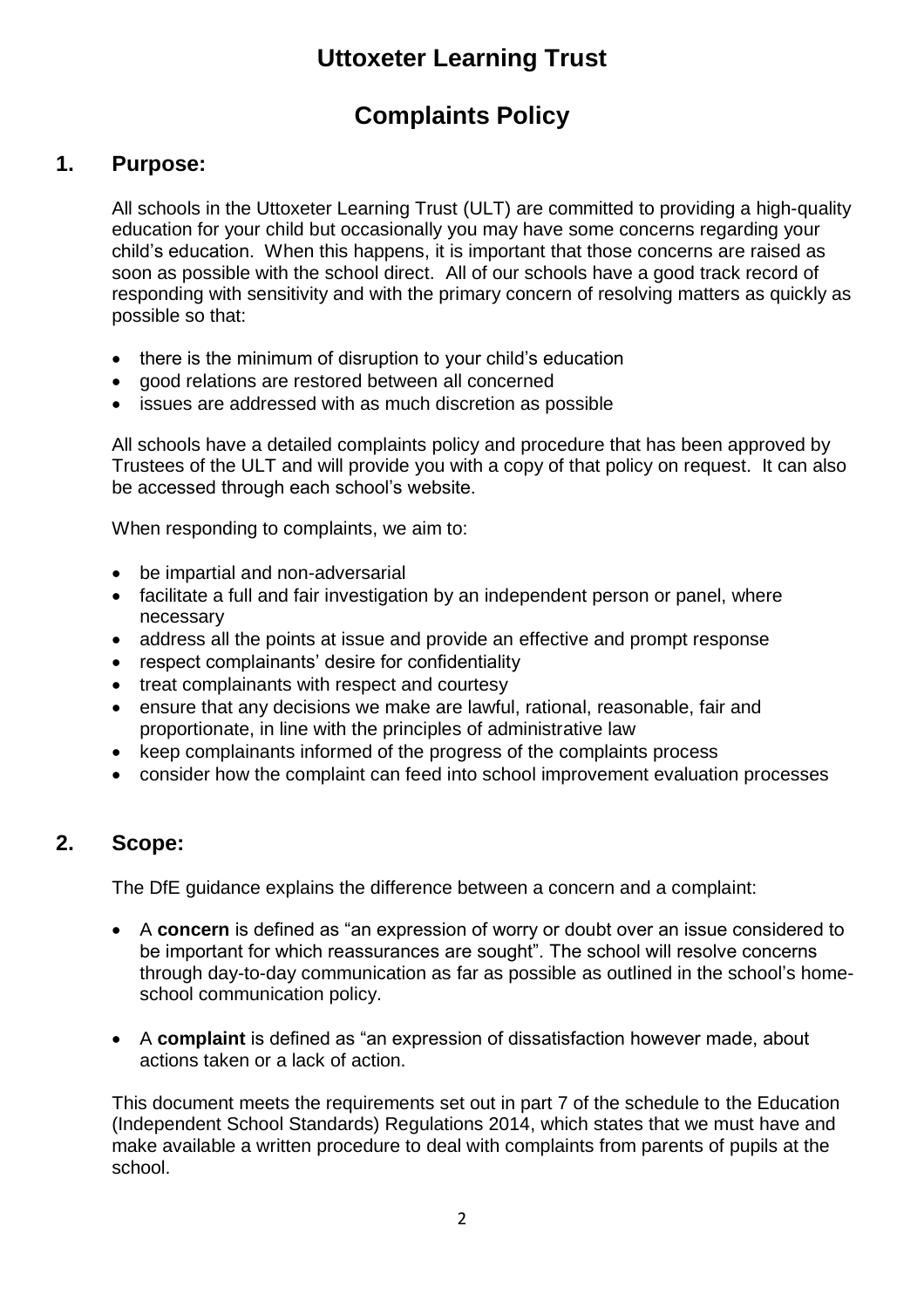It is also based on guidance published by the Education and Skills Funding Agency (ESFA) on [creating a complaints procedure that complies with the above](https://www.gov.uk/government/publications/setting-up-an-academies-complaints-procedure) regulations, and refers to [good practice guidance on setting up complaints procedures](https://www.gov.uk/government/publications/school-complaints-procedures) from the Department for Education (DfE).

This policy complies with our funding agreement and articles of association.

This policy does **not** cover complaints procedures relating to:

- Admissions
- Statutory assessments of special educational needs (SEN)
- Safeguarding matters
- Exclusion
- Whistle-blowing
- Staff grievances
- Staff discipline
- Please see our separate policies for procedures relating to these types of complaint.

The school will aim to give the complainant the opportunity to complete the complaints procedure in full.

To support this, we will ensure we publicise the existence of this policy and make it available on the school and Trust website.

Throughout the process, we will be sensitive to the needs of all parties involved, and make any reasonable adjustments needed to accommodate individuals.

### **3. Roles and Responsibilities:**

#### **The complainant**

The complainant will get a more effective and timely response to their complaint if they:

- follow these procedures
- co-operate with the school throughout the process, and respond to deadlines and communication promptly
- treat all those involved with respect
- not publish details about the complaint on social media

#### **The investigator**

An individual will be appointed to look into the complaint, and establish the facts. They will:

- interview all relevant parties, keeping notes
- consider records and any written evidence and keep these securely
- prepare a comprehensive report to the headteacher or complaints committee which includes the facts and potential solutions. Unless identified the role of the headteacher is the same for the executive headteacher

#### **Clerk to the governing board**

The clerk will:

 be the contact point for the complainant and the complaints committee, including circulating the relevant papers and evidence before complaints committee meetings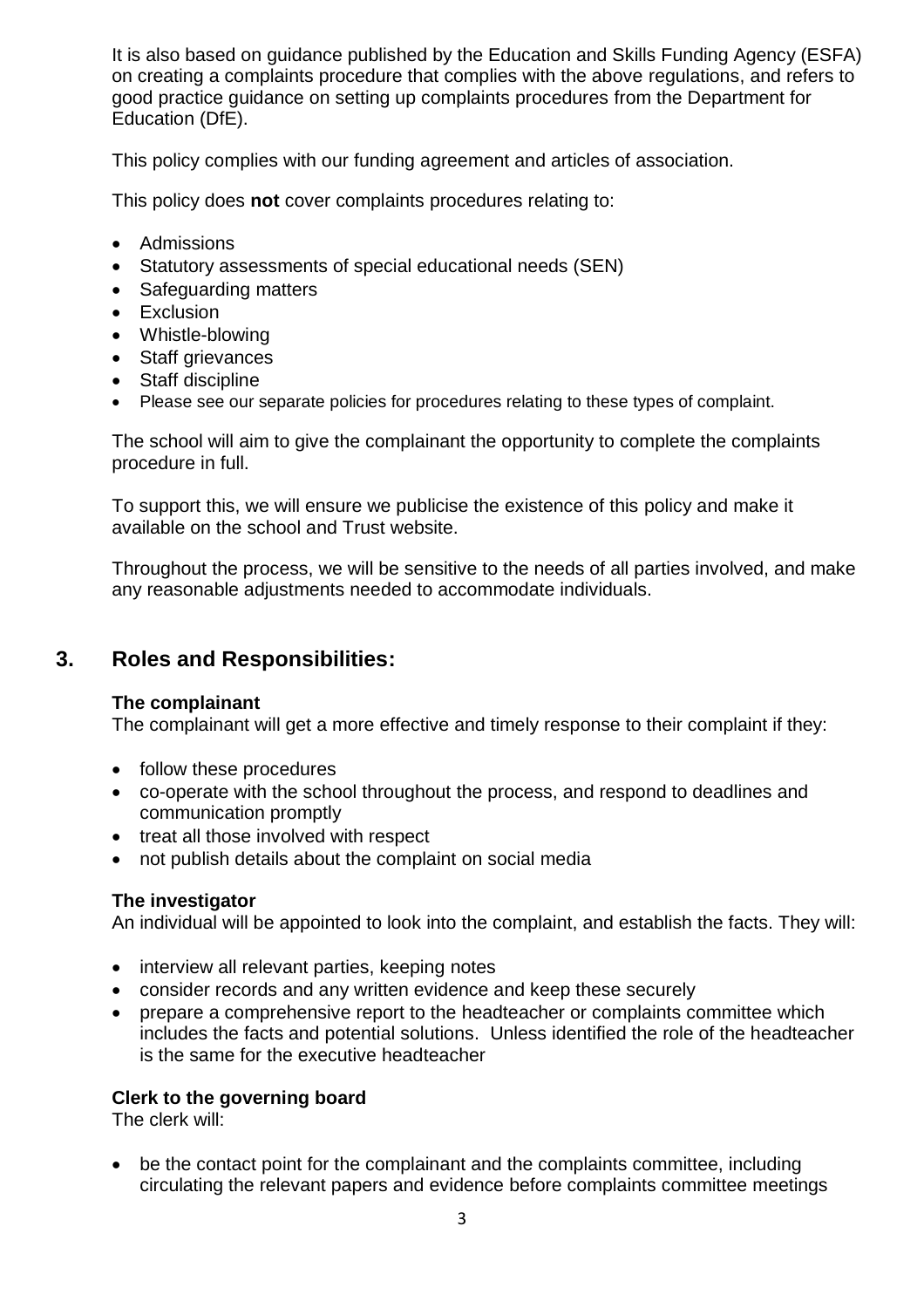- arrange the complaints hearing
- record and circulate the minutes and outcome of the hearing

#### **Committee chair**

The committee chair will:

- chair the meeting, ensuring that everyone is treated with respect throughout
- make sure all parties see the relevant information, understand the purpose of the committee, and are allowed to present their case

# **4. Policy and Procedure:**

There are three stages to the complaints policy and procedure:

#### **Stage 1 – Expressing Concerns:**

Talking informally with the class teacher or member of staff responsible for the area you are concerned about. If your concern is more serious you may prefer to make an appointment to discuss it with the headteacher or a member of the school's leadership team. The complainant should raise the complaint as soon as possible with the relevant member of staff or the headteacher as appropriate, either in person or by letter, telephone or email. If the complainant is unclear who to contact or how to contact them, they should contact the school office. At this stage, all staff will make every effort to resolve your concern promptly and at least within 48 hours.

If the complaint is not resolved informally, it will be escalated to a formal complaint.

#### **Stage 2 – Formal Complaint (Headteacher)**

Formal complaints can be raised:

- by letter or email ideally using the form in the appendix to this policy
- over the phone
- in person
- by a third party acting on behalf of the complainant
- any complaint should be lodged within 3 months of the incident, or if a series of related incidents within 3 months of the last incident. However, the Trust will take exceptional circumstances into account when deciding whether to accept or progress a complaint.
- an appointment should therefore be made to discuss your concerns with the headteacher, who will then seek to investigate your concerns, as well as attempting to resolve the matter to the satisfaction of all concerned. Alternatively, the headteacher may request that the deputy headteacher, or in the case of the executive headteacher, the head of school leads on the investigation.

If your complaint is about the headteacher then you should contact the Chief Executive Officer who will seek to resolve the matter through discussion with both you and the headteacher.

The complainant may be accompanied to this meeting, and should inform the school of the identity of their companion in advance. In certain circumstances, the school may need to refuse a request for a particular individual to attend any such meeting – for example, if there is a conflict of interest. If this is the case, the school will notify the complainant as soon as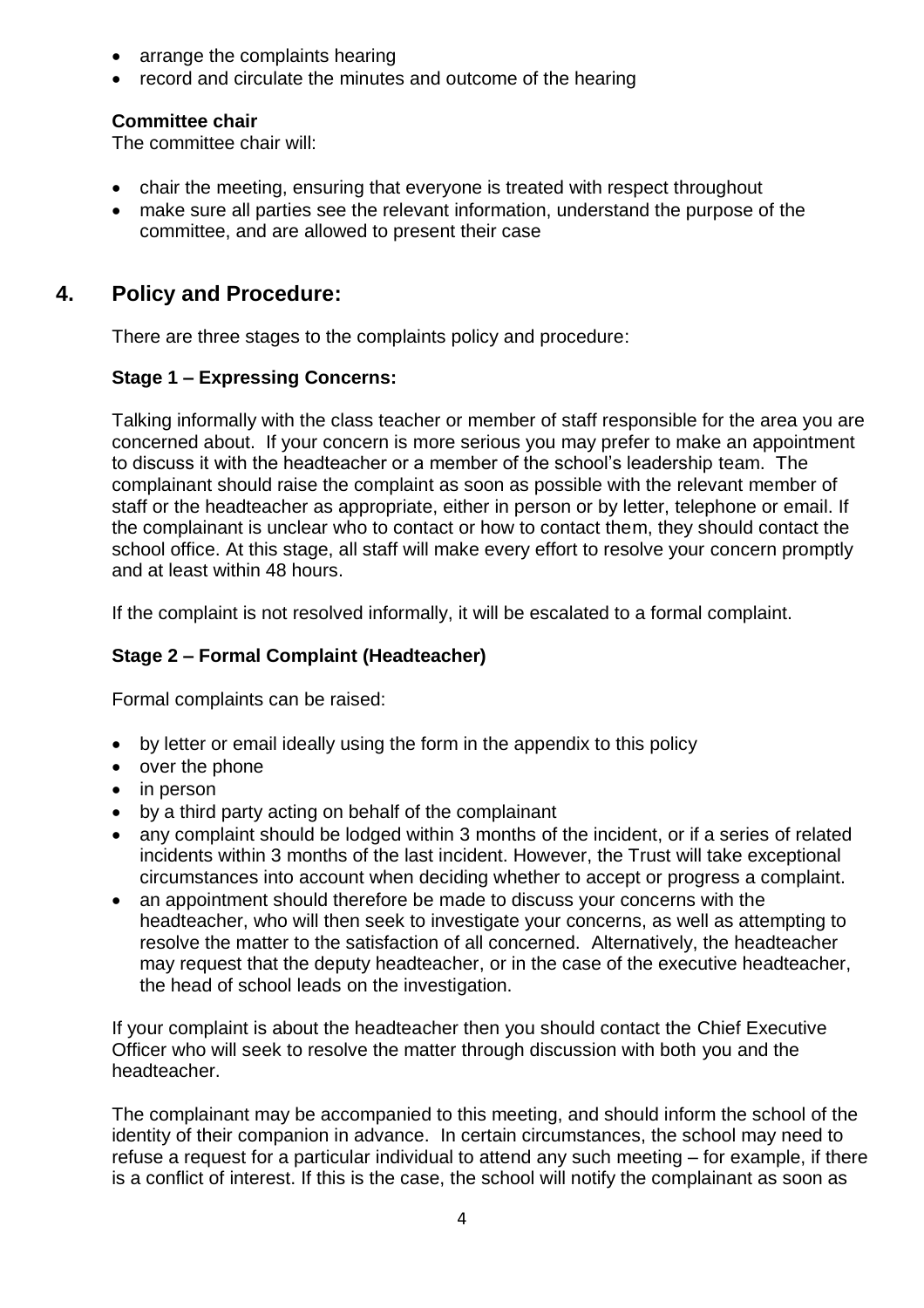they are aware, so that the complainant has the opportunity to arrange alternative accompaniment.

Any communication with the headteacher or Chief Executive Officer will be acknowledged within 5 working days and a written response will be sent within 15 school days of receipt of the complaint.

Where concerns cannot be resolved by the headteacher (or the Chief Executive Officer) then you can request that your complaint is referred to the governing body's complaints committee. A formal complaint must be in writing unless the complainant has a sufficient reason to request a reasonable adjustment be made to support their complaint. The school will be able to provide you with a form for this purpose, should you wish. (See appendix 1 for example of complaints form).

If the complainant wishes to proceed to the next stage of the procedure, they should inform the clerk to the governing board within 5 school days.

#### **How to escalate a complaint**

Complaints can be escalated by contacting the clerk to the governing board:

- by letter or email ideally using the form in the appendix to this policy
- over the phone
- in person
- by a third party acting on behalf of the complainant

The clerk will need the details of the complaint as set out above, as well as details from the complainant on how they feel the previous stage of the procedure has not addressed their complaint sufficiently, and what they feel would resolve the complaint.

#### **Stage 3 – Formal Complaint (Governing Body Complaints Committee)**

If your complaint is referred to the governing board's complaints committee then it will meet to consider the complaint and you will be invited to attend the meeting to make representations in person. You are able to be accompanied at the panel meeting if you wish. The meeting will be held at a time and a venue convenient for all parties.

The clerk will acknowledge receipt of the complaint within 5 school days and the governing board's complaints committee will meet within 20 school days of receiving the complaint.

#### **Convening the panel**

The review panel will consist of three panel members who don't have direct knowledge of the complaint. Two may be members of the governing board but the third must be independent of the management and running of the school. They should therefore not be a member, trustee or employee of the school. They may be from a local governing body at a different school within the MAT if they have no conflict of interest or prior knowledge of the complaint. The review panel will select a panel chair from amongst themselves. We will make sure the panel members we source are suitably skilled and can demonstrate that they are independent and impartial.

The complainant must have reasonable notice of the date of the review panel; however, the review panel reserves the right to convene at their convenience rather than that of the complainant. The clerk will aim to find a date within 20 school days of the request, where possible.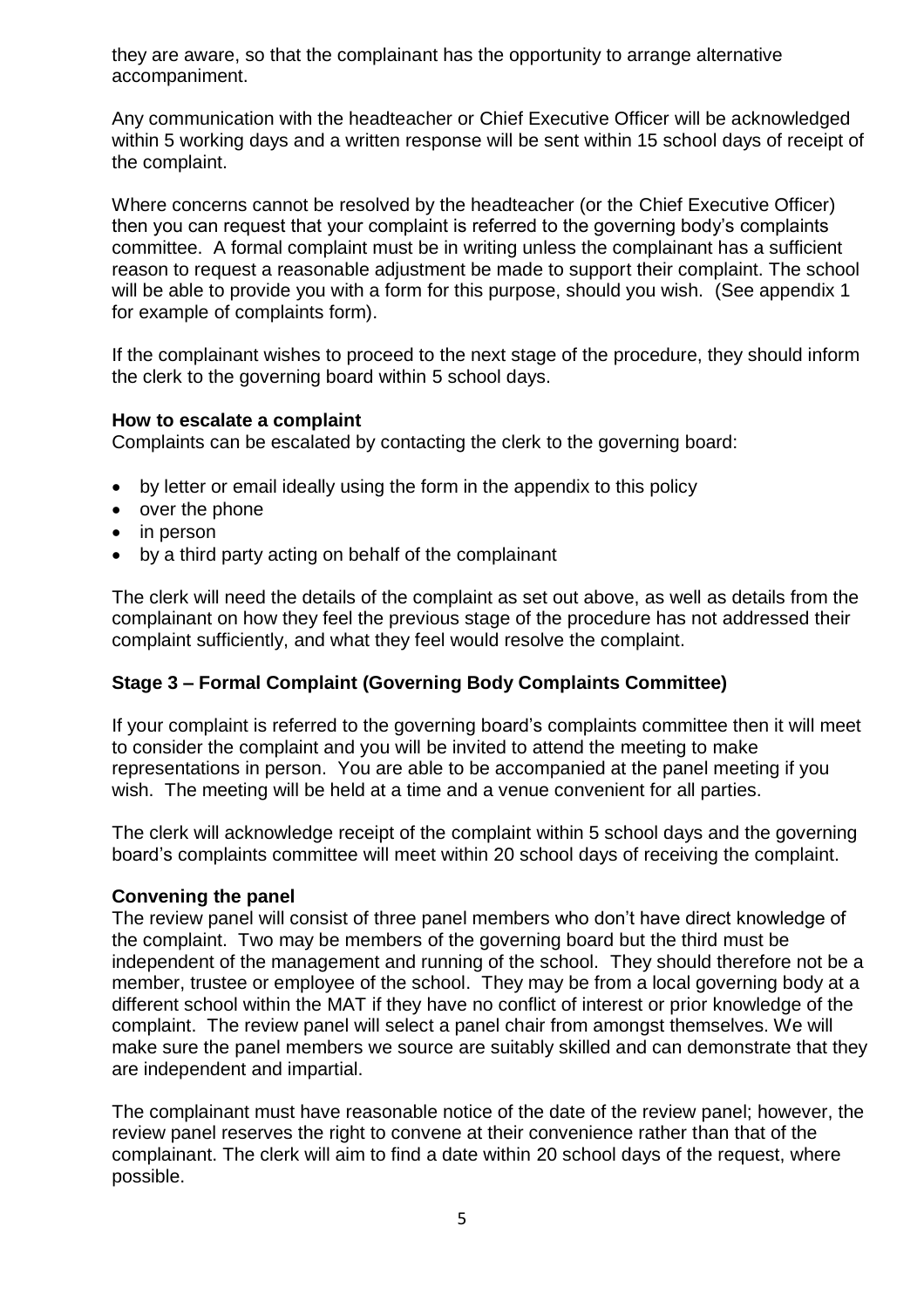If the complainant rejects the offer of 3 proposed dates without good reason, the clerk will set a date. The hearing will go ahead using written submissions from both parties.

The complainant and members of the complaints committee will receive at least 5 school days' notice of the date, time and venue for the meeting. Any written material will also be circulated to all parties at least 5 school days before the date of the meeting.

#### **At the meeting**

At the review panel meeting, the complainant and representatives from the school, as appropriate, will be present. Each will have an opportunity to set out written or oral submissions prior to the meeting.

The complainant must be allowed to attend the panel hearing and be accompanied by a suitable companion if they wish. We don't encourage either party to bring legal representation, but will consider it on a case-by-case basis. For instance, if a school employee is called as a witness in a complaint meeting, they may wish to be supported by their union.

At the meeting, each individual will have the opportunity to give statements and present their evidence, and witnesses will be called as appropriate to present their evidence.

The panel, the complainant and the school representative will be given the chance to ask and reply to questions. Once the complainant and school representatives have completed presenting their cases, they will be asked to leave and evidence will then be considered.

The panel will then put together its findings and recommendations from the case. The panel will also provide copies of the minutes of the hearing and the findings and recommendations to the complainant and, where relevant, the subject of the complaint, and make a copy of the findings and recommendations available for inspection by the headteacher.

#### **The outcome**

The committee can:

- uphold the complaint, in whole or in part
- dismiss the complaint, in whole or in part

If the complaint is upheld, the committee will:

- decide the appropriate action to resolve the complaint
- where appropriate, recommend changes to the school's systems or procedures to prevent similar issues in the future

The school will inform those involved of the decision in writing within 10 school days.

# **5. Role of the Uttoxeter Learning Trust (ULT):**

There is not a general right of appeal against the decision of the governing body's complaints committee. However, if you feel that proper procedures were not followed or reasonable consideration given to the complaint, you can raise the matter with the ULT's Trust Board.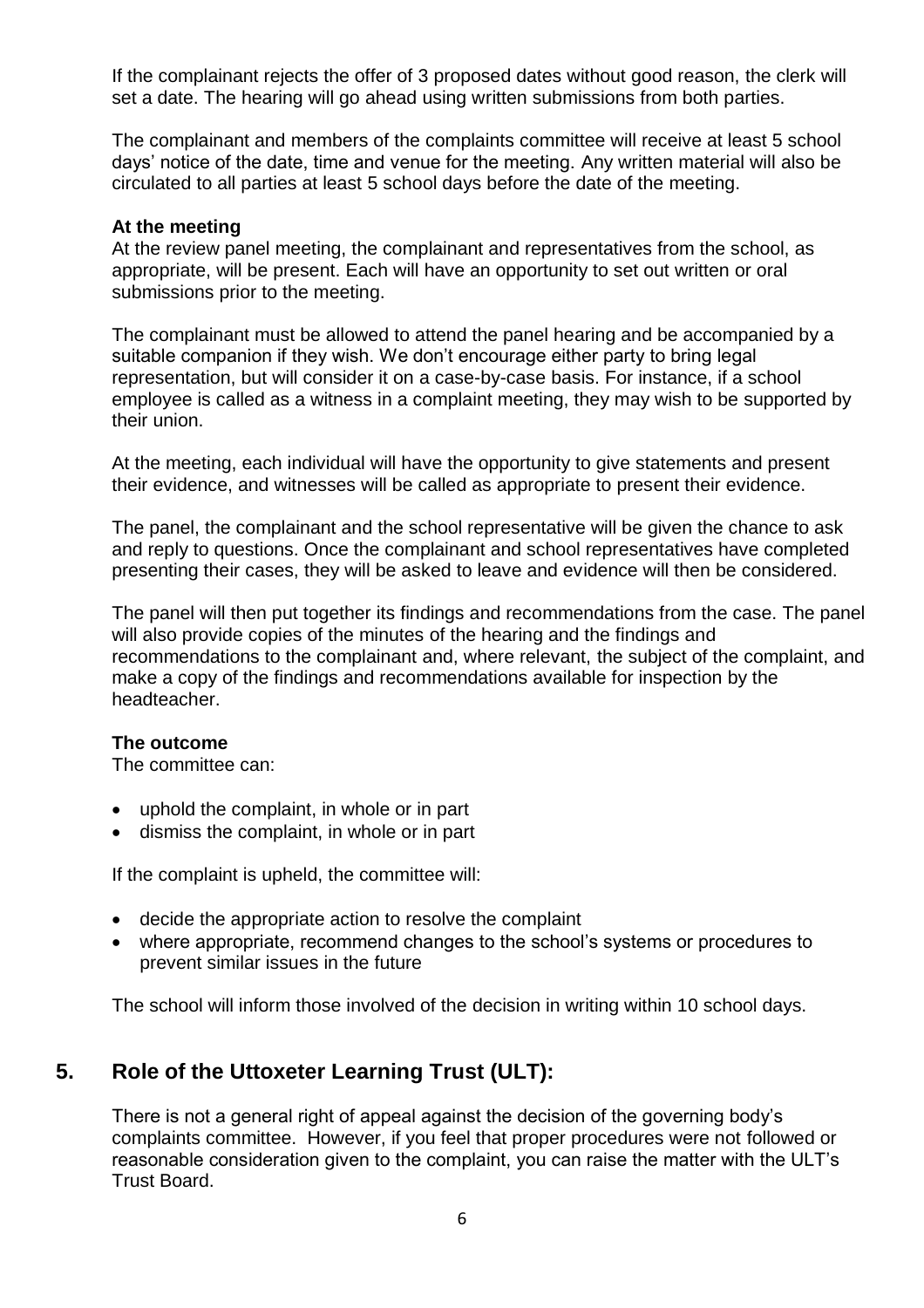A letter should be sent to the Chief Executive Officer of the ULT explaining:

- what your complaint to the committee was
- the response made to it
- why you think that the committee has not followed a proper procedure in considering the complaint
- why you think that the committee's consideration of it was unreasonable

If your complaint is about the Chief Executive Officer then your letter should be sent to the chair of the Trust Board.

The chair of the Trust Board, will review the complaint on behalf of the ULT and provide a written response, within 10 school days, to inform you of any further enquiries made into your complaint. If the committee is perceived not to have followed the proper procedure and considered the complaint reasonably the Chief Executive Officer, or the chair of the Trust Board may make practical suggestions to the committee, including a request to further investigate the matter if considered appropriate.

If you wish to raise the matter with the ULT then please contact the Chief Executive Officer or chair of the Trust Board at:

Post – Thomas Alleyne's High School, Dove Bank, Uttoxeter, ST14 8DU Email [–office@tahs.org.uk](mailto:office@tahs.org.uk)

# **6. Role of the Education and Skills Funding Agency (ESFA):**

This complaints policy and procedure follows the Education and Skills Funding Agency (ESFA) 2016 guidance "Procedure for dealing with complaints about academies". The guidance is clear that before submitting a complaint to the ESFA the first step must be to make a complaint direct to the school or academy.

If you still remain dissatisfied and feel that the neither the school or the ULT has followed the appropriate procedure, any relevant policies, or has failed to discharge a statutory duty, you should refer your complaint to the ESFA. However, the ESFA cannot change any decision a school has made about the complaint and will only look at whether the school considered the complaint properly by following its complaints policy. If considered appropriate the ESFA may ask the school to reconsider the complaint from an appropriate stage and/or change its complaints procedure so that it complies with legal requirements.

It should also be noted that the ESFA will only look at complaints about schools that fall into the following areas:

- undue delay or non-compliance with a school's own complaints procedure
- a school's failure to comply with a duty imposed on it under its funding agreement with the Secretary of State
- a school's failure to comply with any other legal obligation, unless there is another organisation better placed to consider the matter.

If you feel that your complaint is eligible for escalation to the ESFA, you should send it via:

• the Department for Education's 'school complaints form' at [www.education.gov.uk/schools/leadership/schoolperformance/school-complaints-form](http://www.education.gov.uk/schools/leadership/schoolperformance/school-complaints-form)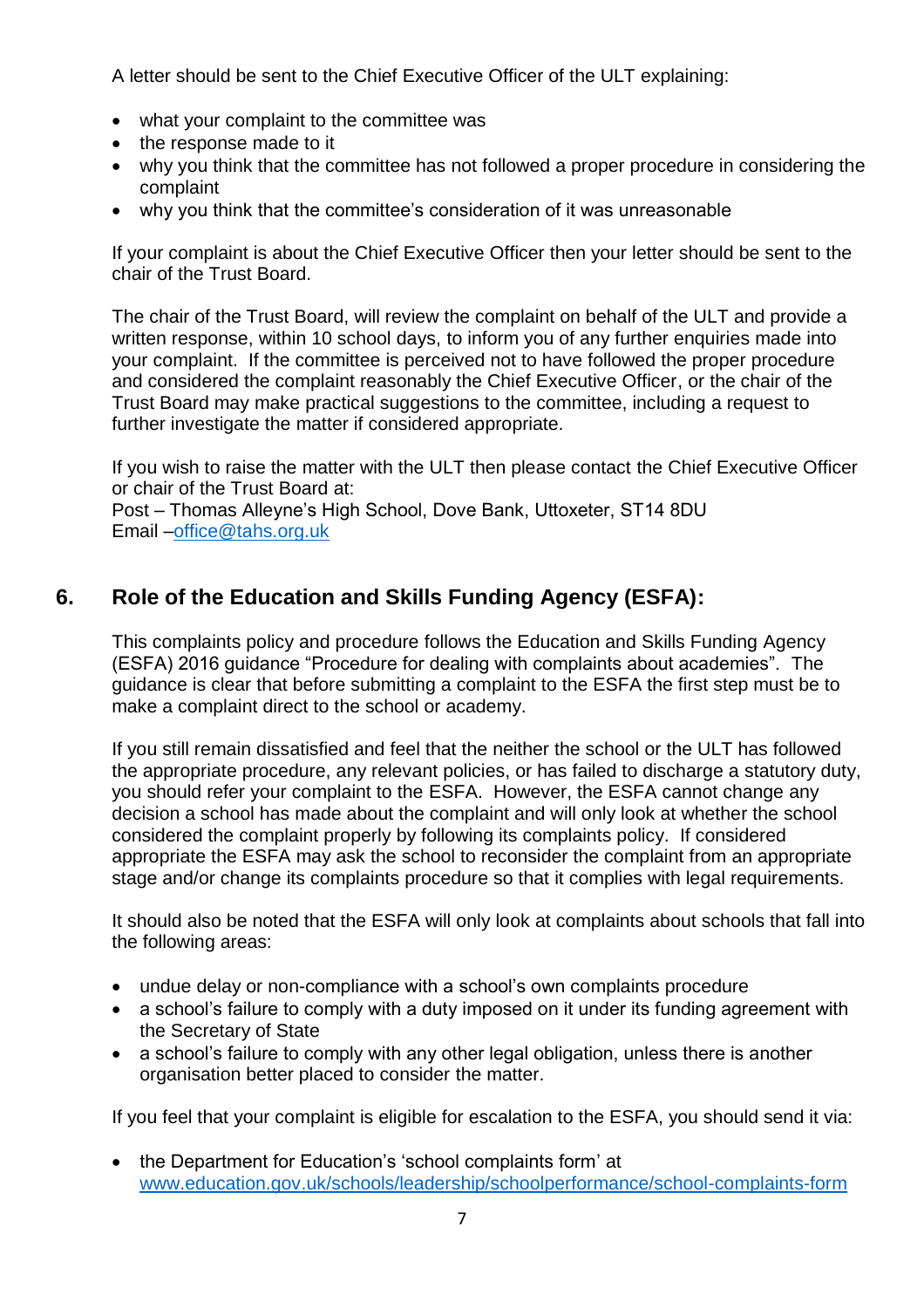by post to: Ministerial and Public Communications Division Department for Education Piccadilly Gate Store Street Manchester M1 2WD

Complaints against individual governors are made to the clerk to the governing body, who will then arrange for the complaint to be heard by the Chair of governors and then a panel hearing if applicable.

Complaints against the chair, the entire governing body or complaints involving both the chair and vice chair should also be sent to the clerk, who will then refer the complaint to the Chief Executive officer who will escalate the complaint to the Trust Board to investigate the complaint and hold the panel hearing.

A complaint regarding the Trust Board will be made to the Clerk of the Trust Board who will source an independent investigator to complete the formal stages of the process.

# **7. Unreasonably Persistent or Vexatious Complaints:**

Most complaints raised will be valid, and therefore we will treat them seriously. However, a complaint may become unreasonable if the person:

- has made the same complaint before, and it's already been resolved by following the school's complaints procedure
- makes a complaint that is obsessive, persistent, harassing, prolific, defamatory or repetitive
- knowingly provides false information
- insists on pursuing a complaint that is unfounded, or out of scope of the complaints procedure
- pursues a valid complaint, but in an unreasonable manner e.g. refuses to articulate the complaint, refused to co-operate with this complaints procedure, or insists that the complaint is dealt with in ways that are incompatible with this procedure and the time frames it sets out
- changes the basis of the complaint as the investigation goes on
- makes a complaint designed to cause disruption, annoyance or excessive demands on school time
- seeks unrealistic outcomes, or a solution that lacks any serious purpose or value

#### **Steps we will take**

We will take every reasonable step to address the complainant's concerns, and give them a clear statement of our position and their options. We will maintain our role as an objective arbiter throughout the process, including when we meet with individuals. We will follow our complaints procedure as normal (as outlined above) wherever possible.

It the complainant continues to contact the school in a disruptive way, we may put communications strategies in place. We may:

- give the complainant a single point of contact via an email address
- limit the number of times the complainant can make contact, such as a fixed number per term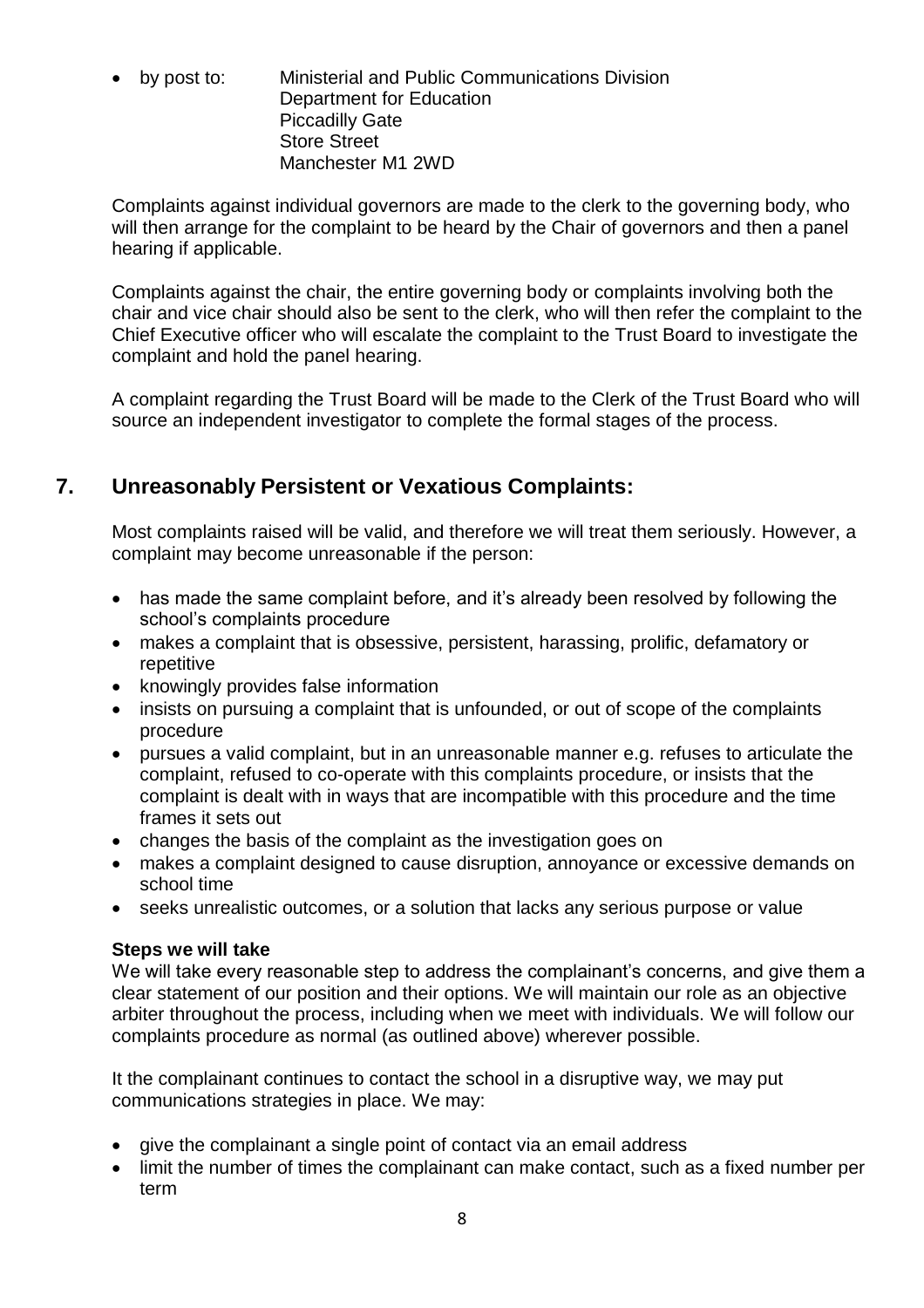- ask the complainant to engage a third party to act on their behalf, such as Citizens [Advice](https://www.citizensadvice.org.uk/)
- put any other strategy in place as necessary

#### **Stopping responding**

We may stop responding to the complainant when all of these factors are met:

- we believe we have taken all reasonable steps to help address their concerns
- we have provided a clear statement of our position and their options
- the complainant contacts us repeatedly, and we believe their intention is to cause disruption or inconvenience

Where we stop responding, we will inform the individual that we intend to do so. We will also explain that we will still consider any new complaints they make.

In response to any serious incident of aggression or violence, we will immediately inform the police and communicate our actions in writing. This may include barring an individual from our school site.

# **8. Duplicate complaints:**

If we have resolved a complaint under this procedure and receive a duplicate complaint on the same subject from a partner, family member or other individual, we will assess whether there are aspects that we hadn't previously considered, or any new information we need to take into account.

If we are satisfied that there are no new aspects, we will:

- tell the new complainant that we have already investigated and responded to this issue, and the local process is complete
- direct them to the DfE if they are dissatisfied with our original handling of the complaint

If there are new aspects, we will follow this procedure again.

### **9. Complaint campaigns:**

Where the school receives a large volume of complaints about the same topic or subject, especially if these come from complainants unconnected with the school, the school may respond to these complaints by:

- publishing a single response on the school website
- sending a template response to all of the complainants

If complainants are not satisfied with the school's response, or wish to pursue the complaint further, the normal procedures will apply.

### **10. Complaints about our fulfilment of early years requirements:**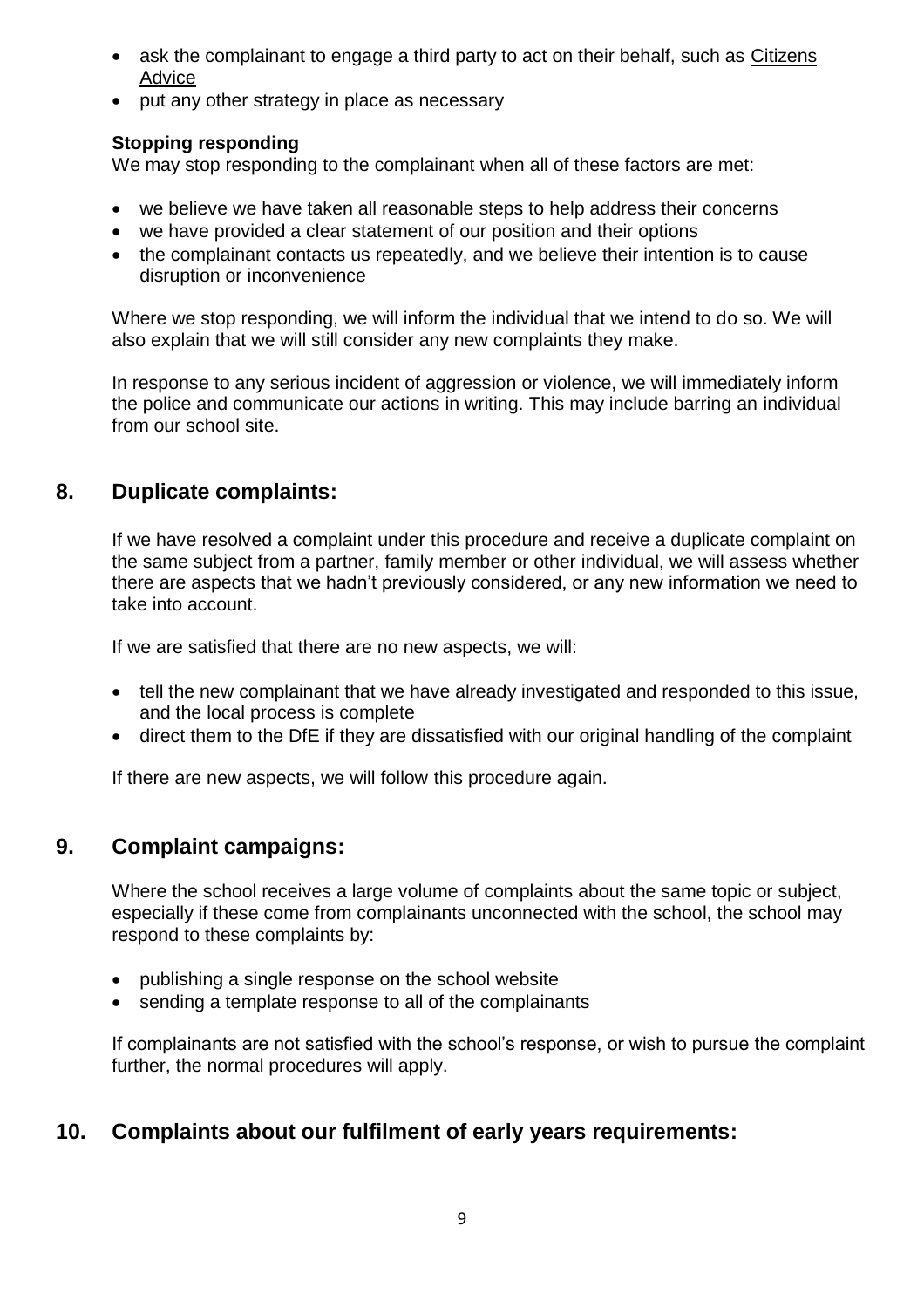We will investigate all written complaints relating to the school's fulfilment of the Early Years Foundation Stage requirements, and notify the complainant of the outcome within 28 days of receiving the complaint. The school will keep a record of the complaint (see section 10) and make this available to Ofsted on request.

Parents and carers can notify Ofsted if they believe that the school is not meeting Early Years Foundation Stage requirements, by calling 0300 123 4234 or 0300 123 4666, or by emailing [enquiries@ofsted.gov.uk.](mailto:enquiries@ofsted.gov.uk) An online contact form is also available at [https://www.gov.uk/government/organisations/ofsted#org-contacts.](https://www.gov.uk/government/organisations/ofsted#org-contacts)

We will notify parents and carers if we become aware that the school is to be inspected by Ofsted.

We will also supply a copy of the inspection report to parents and carers of children attending the setting on a regular basis.

# **11. Record keeping:**

The school will record the progress of all complaints, including information about actions taken at all stages, and the stage at which the complaint was resolved. This will include whether resolved following a formal procedure or proceeding to a panel hearing, the action taken by the school due to the complaint, and the outcome. The records will also include copies of letters and emails, and notes relating to meetings and phone calls.

This material will be treated as confidential and held centrally by the headteacher and will be viewed only by those involved in investigating the complaint or on the review panel.

This is except where the secretary of state (or someone acting on their behalf) or the complainant requests access to records of a complaint through a freedom of information (FOI) request or through a subject access request under the terms of the Data Protection Act, or where the material must be made available during a school inspection.

Records of complaints will be kept securely, only for as long as necessary and in line with data protection law, our privacy notices and records management policy/record retention schedule.

The details of the complaint, including the names of individuals involved, will not be shared with the whole governing board in case a review panel needs to be organised at a later point.

Where the governing board is aware of the substance of the complaint before the review panel stage, the school will (where reasonably practicable) arrange for an independent panel to hear the complaint.

Complainants also have the right to request an independent panel if they believe there is likely to be bias in the proceedings. The decision to approve this request is made by the governing board, who will not unreasonably withhold consent.

#### **12. Learning lessons:**

The governing board will review any underlying issues raised by complaints with the headteacher, where appropriate, and, respecting confidentiality, to determine whether there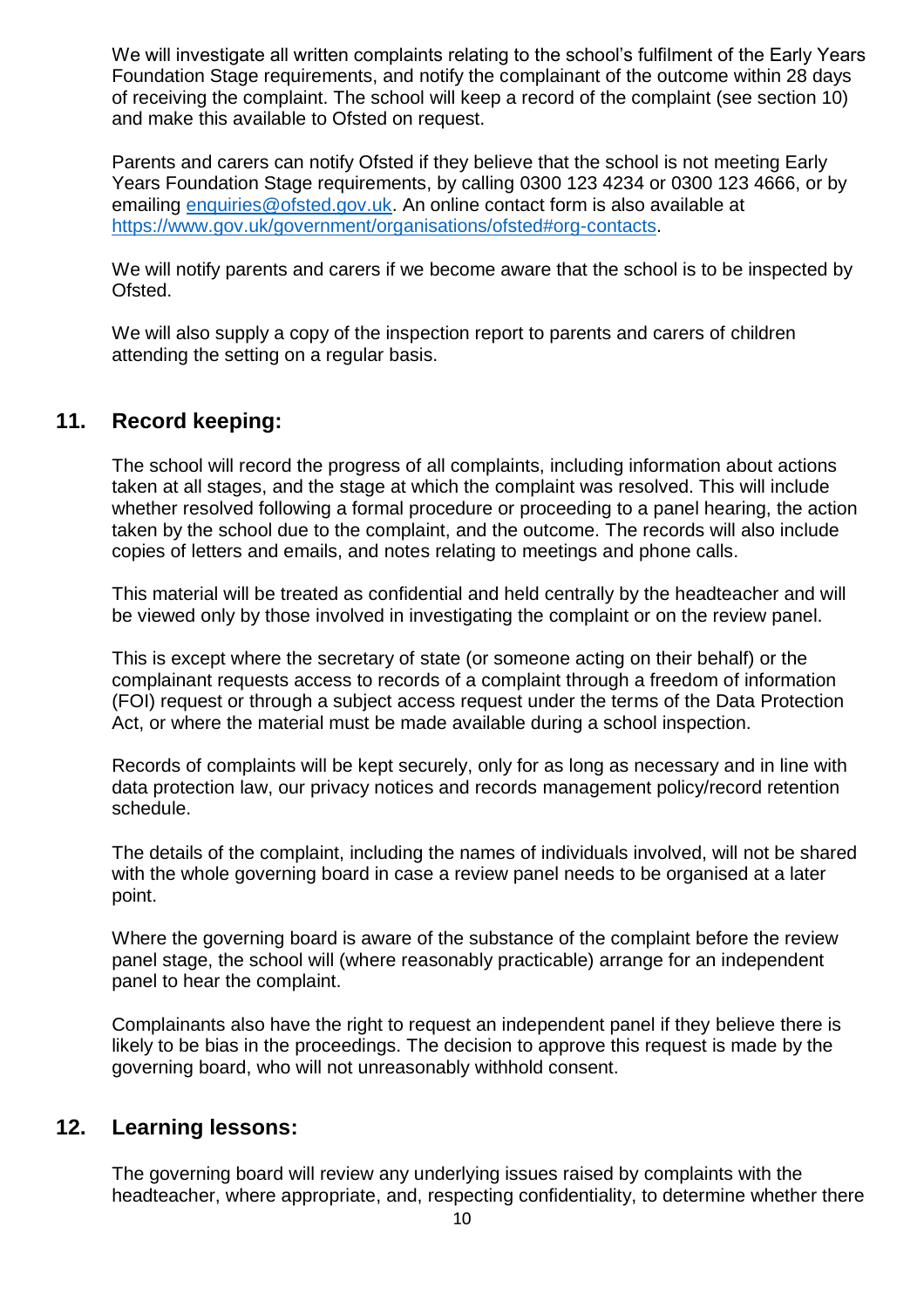are any improvements that the school can make to its procedures or practice to help prevent similar events in the future.

# **13. Monitoring arrangements:**

The governing board will monitor the effectiveness of the complaints procedure in ensuring that complaints are handled properly. The governing board will track the number and nature of complaints, and review underlying issues.

The complaints records are logged and managed by the headteachers PA or clerk to the Governors.

This policy will be reviewed and approved by The Trust Board every at least once every 2 years.

# **14. Links with other policies:**

Policies dealing with other forms of complaints include:

- Child protection and safeguarding policy and procedures
- Admissions policy
- Exclusions policy
- Staff grievance procedures
- Staff disciplinary procedures
- SEN policy and information report
- Privacy notices

**Appendix 1**

# **School Complaint Form**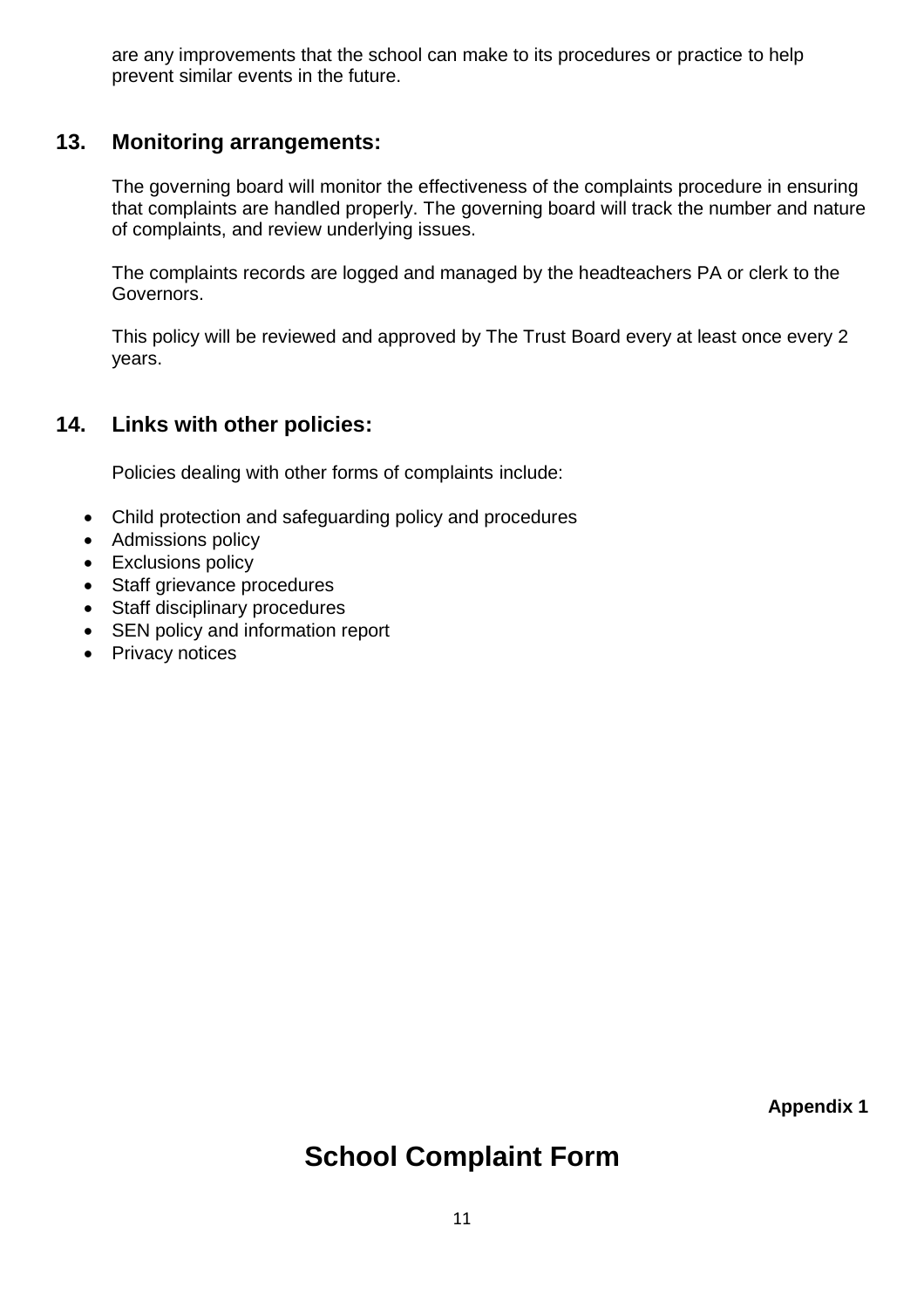Please complete this form and return it in a sealed envelope marked 'Private and Confidential' to the Head teacher / Chair of Governors of the school in question who will acknowledge its receipt and inform you of the next stage in the procedure.

| (eq parent of a pupil on the school's roll)  |  |
|----------------------------------------------|--|
| Pupil's name (if relevant to your complaint) |  |
|                                              |  |

Daytime telephone number …………………… Evening telephone number ………………………………….

Please give concise details of your complaint (including dates, names of witnesses etc…), to allow the matter to be fully integrated:

You may continue on separate paper if you wish (please attach additional paperwork) Number of additional pages attached =

What action, if any, have you already taken to try to resolve your complaint? (ie who have you spoken with or written to and what was the outcome?)

What action do you feel might resolve the problem at this stage?

I consent for information on this form to be disclosed to a third party for the purposes for the complaint's procedure.

| Signature:             | Date: |
|------------------------|-------|
| <b>For School use:</b> |       |
|                        |       |
|                        |       |